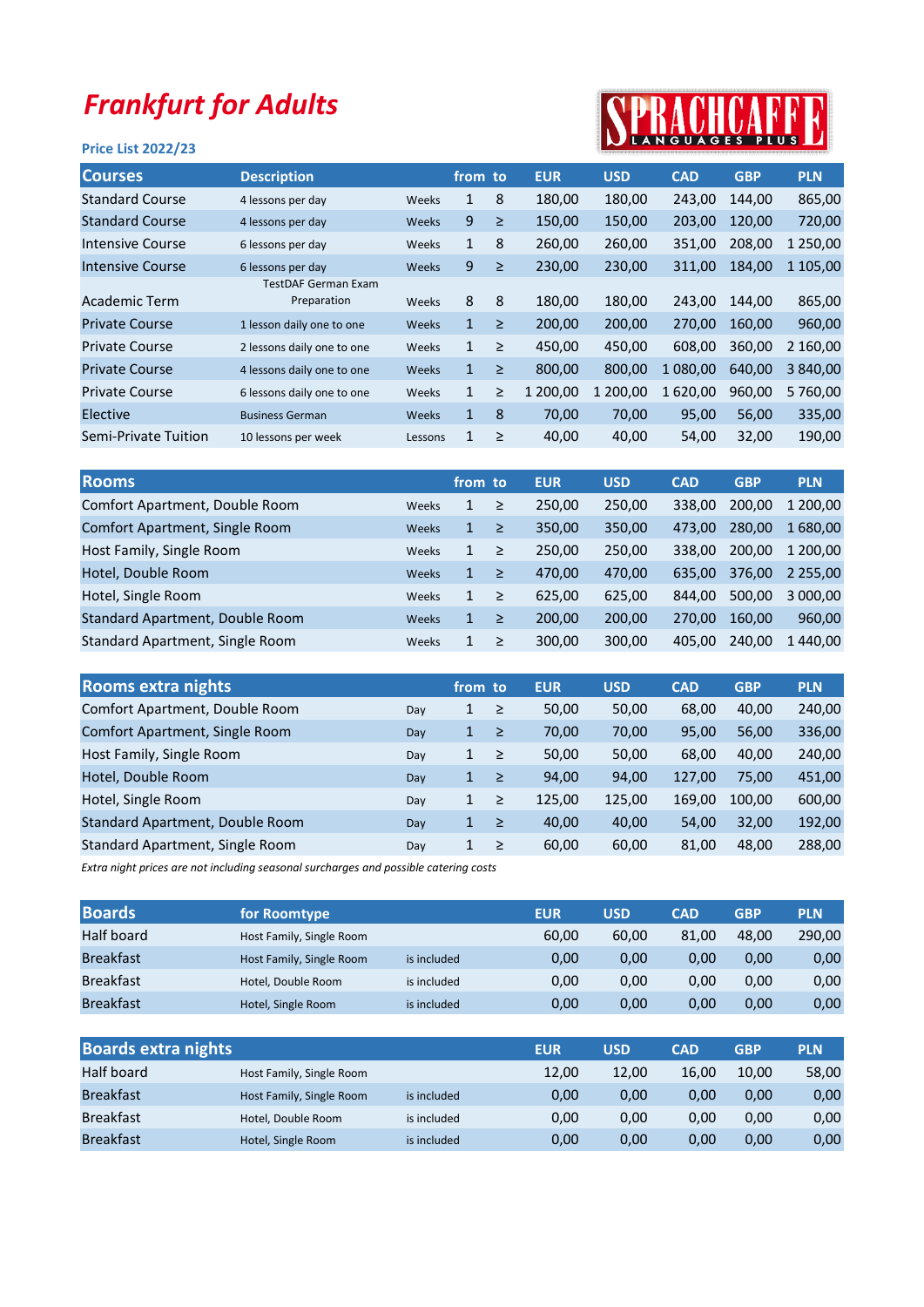| <b>Seasonsurcharges</b>                         |                                |          | <b>EUR</b> | <b>USD</b> | <b>CAD</b> | <b>GBP</b> | <b>PLN</b> |
|-------------------------------------------------|--------------------------------|----------|------------|------------|------------|------------|------------|
| Mid Season                                      | 03/04/2022 - 18/06/2022        |          | 20,00      | 20,00      | 27,00      | 16,00      | 95,00      |
| <b>High Season</b>                              | 19/06/2022 - 20/08/2022        |          | 50,00      | 50,00      | 68,00      | 40,00      | 240,00     |
| Mid Season                                      | 21/08/2022 - 17/09/2022        |          | 20,00      | 20,00      | 27,00      | 16,00      | 95,00      |
|                                                 |                                |          |            |            |            |            |            |
| Seasonsurcharges extra nights                   |                                |          | <b>EUR</b> | <b>USD</b> | <b>CAD</b> | <b>GBP</b> | <b>PLN</b> |
| Mid Season                                      | 03/04/2022 - 18/06/2022        |          | 4,00       | 4,00       | 5,00       | 3,00       | 19,00      |
| <b>High Season</b>                              | 19/06/2022 - 20/08/2022        |          | 10,00      | 10,00      | 14,00      | 8,00       | 48,00      |
| Mid Season                                      | 21/08/2022 - 17/09/2022        |          | 4,00       | 4,00       | 5,00       | 3,00       | 19,00      |
|                                                 |                                |          |            |            |            |            |            |
| <b>Fees</b>                                     |                                |          | <b>EUR</b> | <b>USD</b> | <b>CAD</b> | <b>GBP</b> | <b>PLN</b> |
| <b>Accommodation Placement Fee</b>              |                                |          | 80,00      | 80,00      | 108,00     | 64,00      | 385,00     |
| <b>Course Enrollment Fee</b>                    |                                |          | 60,00      | 60,00      | 81,00      | 48,00      | 290,00     |
|                                                 |                                |          |            |            |            |            |            |
| <b>Transfers</b>                                | <b>Airport/Station</b>         |          | <b>EUR</b> | <b>USD</b> | <b>CAD</b> | <b>GBP</b> | <b>PLN</b> |
| Oneway (Arrival)                                | FRA - Frankfurt International  |          | 90,00      | 90,00      | 122,00     | 72,00      | 430,00     |
| Oneway (Arrival)                                | ZRB - Frankfurt am Main Hauptb |          | 25,00      | 25,00      | 34,00      | 20,00      | 120,00     |
| Oneway (Departure)                              | FRA - Frankfurt International  |          | 60,00      | 60,00      | 81,00      | 48,00      | 290,00     |
| Oneway (Departure)                              | ZRB - Frankfurt am Main Hauptb |          | 25,00      | 25,00      | 34,00      | 20,00      | 120,00     |
| Return                                          | FRA - Frankfurt International  |          | 150,00     | 150,00     | 203,00     | 120,00     | 720,00     |
|                                                 |                                |          |            |            |            |            |            |
| <b>Extras</b>                                   |                                |          | <b>EUR</b> | <b>USD</b> | <b>CAD</b> | <b>GBP</b> | <b>PLN</b> |
| <b>Bank charges</b>                             |                                | One-time | 30,00      | 30,00      | 41,00      | 24,00      | 145,00     |
| Courier Mail Fee / Shipping Fee (t2)            |                                | One-time | 75,00      | 75,00      | 101,00     | 60,00      | 360,00     |
| Diet surcharge - Dairy intolerance              |                                | per week | 70,00      | 70,00      | 95,00      | 56,00      | 335,00     |
| Diet surcharge - Diabetic                       |                                | per week | 70,00      | 70,00      | 95,00      | 56,00      | 335,00     |
| Diet surcharge - Gluten free                    |                                | per week | 70,00      | 70,00      | 95,00      | 56,00      | 335,00     |
| Diet surcharge - Halal                          |                                | per week | 70,00      | 70,00      | 95,00      | 56,00      | 335,00     |
| Diet surcharge - Kosher                         |                                | per week | 70,00      | 70,00      | 95,00      | 56,00      | 335,00     |
| Diet surcharge - Low Fat                        |                                | per week | 70,00      | 70,00      | 95,00      | 56,00      | 335,00     |
| Diet surcharge - Vegan                          |                                | per week | 70,00      | 70,00      | 95,00      | 56,00      | 335,00     |
| Diet Surcharge - Vegetarian                     |                                | per week | 70,00      | 70,00      | 95,00      | 56,00      | 335,00     |
| Elective Language Course - Business German      |                                | per week | 70,00      | 70,00      | 95,00      | 56,00      | 335,00     |
| Elective Language Course - Communication Skills |                                | per week | 70,00      | 70,00      | 95,00      | 56,00      | 335,00     |
| Materials Fee Standard Course                   |                                | One-time | 18,00      | 18,00      | 24,00      | 14,00      | 85,00      |
| Rebooking fee                                   |                                | One-time | 55,00      | 55,00      | 74,00      | 44,00      | 265,00     |
| <b>Tourism Tax</b>                              |                                | per day  | 2,00       | 2,00       | 3,00       | 2,00       | 10,00      |
| <b>University Application Fee</b>               |                                |          |            |            |            |            |            |
|                                                 |                                | One-time | 240,00     | 240,00     | 324,00     | 192,00     | 1 150,00   |

Visa Fee (Letter Of Acceptance)

One-time 50,00 50,00 68,00 40,00 240,00